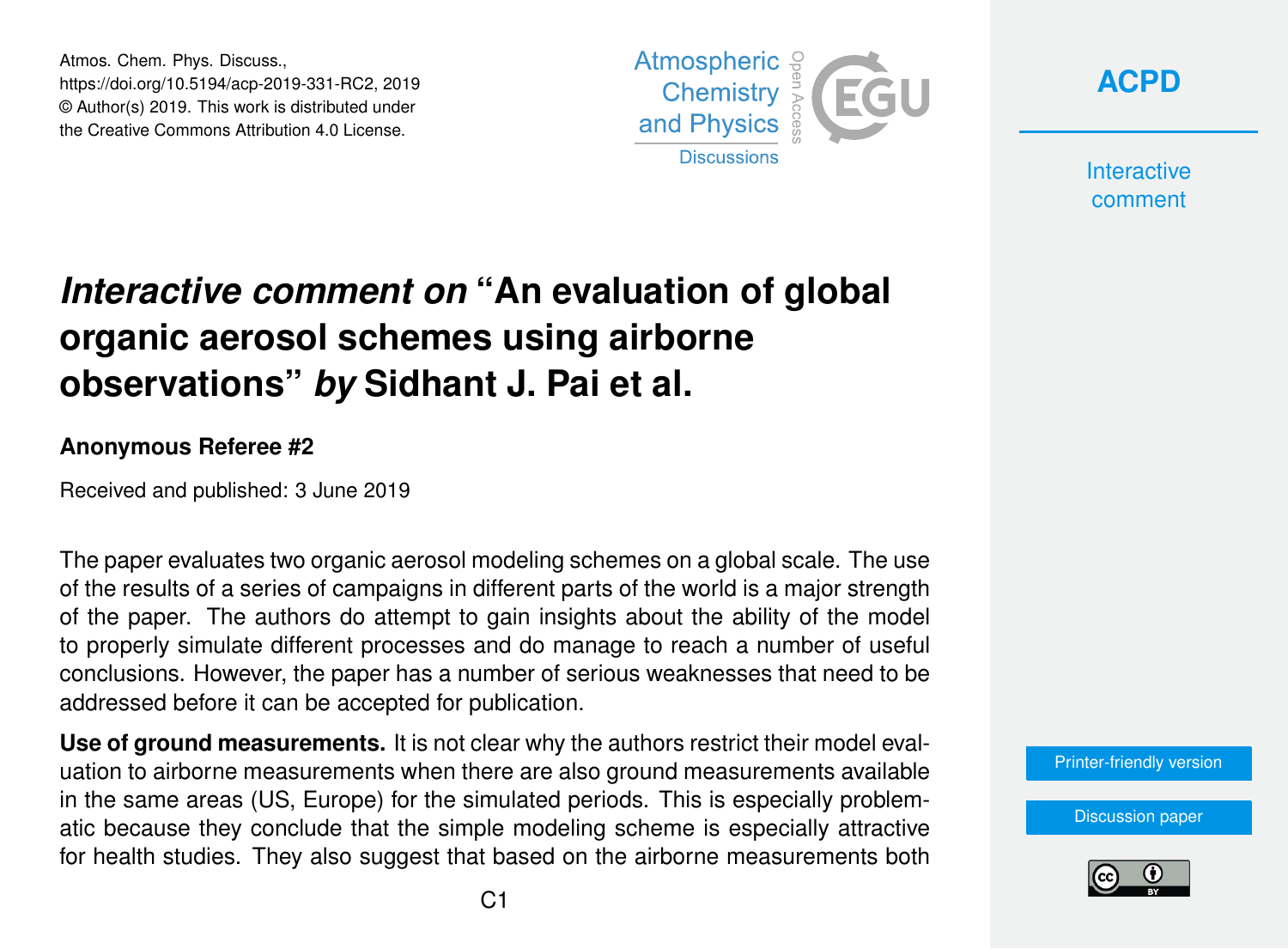schemes appear to overpredict OA in the lower troposphere. This comparison (at least with the IMPROVE and EUCAARI measurements) should be added to the revised paper.

**Treatment of POA.** It is not clear how the POA emissions and the POA atmospheric chemistry are treated in the two models. Some major issues:

(a) Why is the POA emission rate (based on Table 2) in the simple model 21.8 Tg/yr and in the complex model 55.4 Tg/yr? Based on the paper there is a 27 percent increase of the emissions while these numbers suggest a 150 percent increase.

(b) What is the assumed saturation concentration of the POA in the complex model? What is its enthalpy of evaporation?

**Anthropogenic SOA.** How is this simulated in the complex model? Why is so much less than in the simple model? The production of SOA from IVOCs in the complex model is not described well. There is little information about how the IVOC emissions (shown in Table 1) have been estimated and the corresponding yields used. The sentence regarding the use of naphthalene as a proxy (lines 169-171) does not clarify this issue.

**POA lifetime**: Line 306. This is quite difficult to understand and it appears to be counterintuitive. The information about the POA treatment is limited. For example, the saturation concentrations of the two products used (lines 152-153) are not given. Also the conversion of the EPOG to the OPOG is not explained and the corresponding parameters for the reactions and volatilities are missing. Finally, there is no information about the removal of the corresponding organic vapors (e.g., assumed Henry's law coefficients). The authors should explain physically how a 27 percent increase in emissions (with some of them in the gas phase) leads to a more than 50 percent increase of the burden of particulate POA.

**Lifetimes of OA components**: A wide range of global average lifetimes (from 3 to

**[ACPD](https://www.atmos-chem-phys-discuss.net/)**

**Interactive** comment

[Printer-friendly version](https://www.atmos-chem-phys-discuss.net/acp-2019-331/acp-2019-331-RC2-print.pdf)

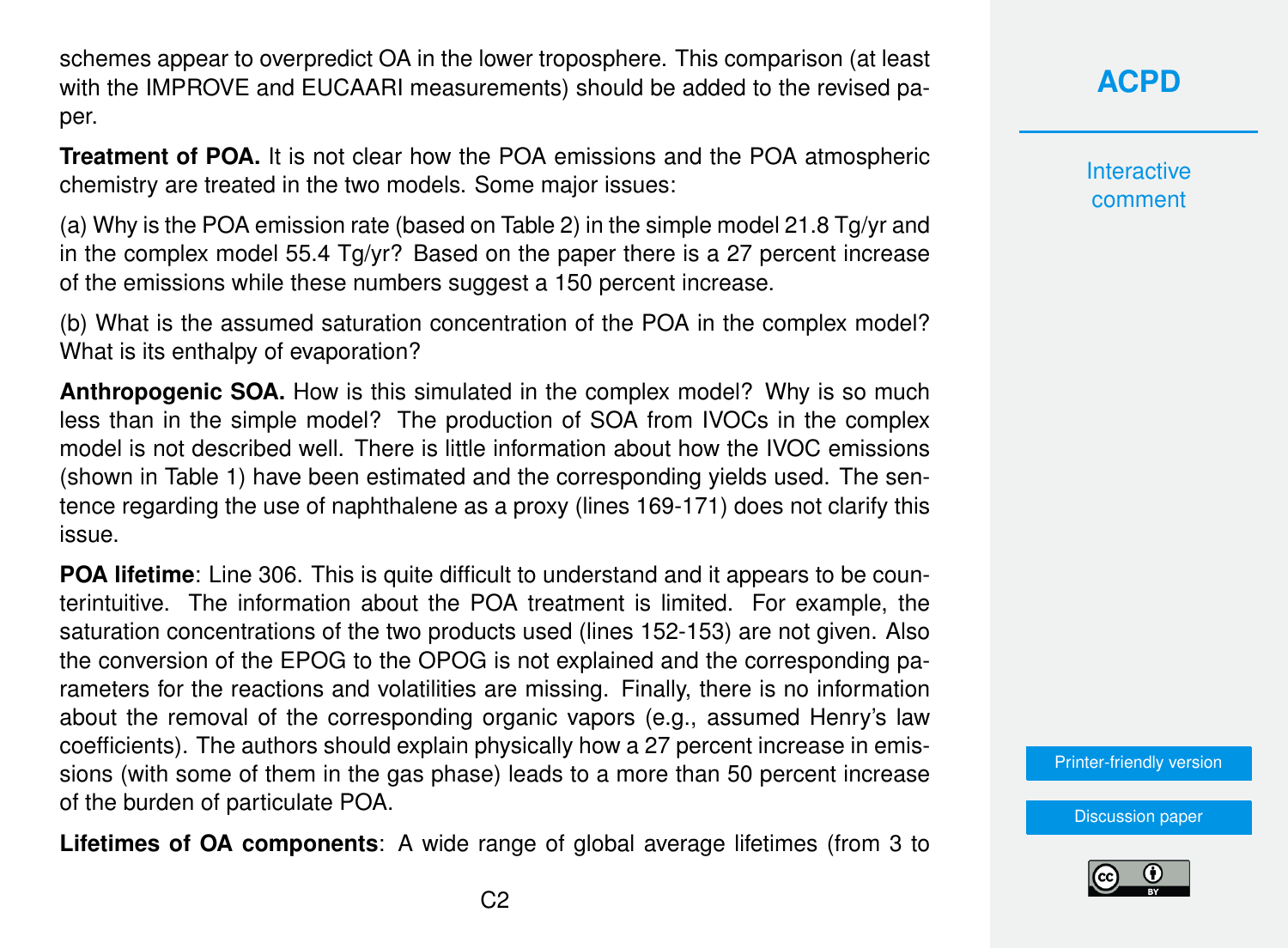11.5 days) is predicted. This is rather surprising for particulate matter components that should have similar size distributions. A discussion of how removal is parameterized and an explanation of these unexpected differences among different components are needed.

**Uncertainty of measurements.** The authors site a 34-38 percent uncertainty of the measurements that they use. However, this is not taken in the evaluation of the two models. Could the model errors and biases be due to the corresponding measurement errors? Could most of the  $R<sup>2</sup>$  difference from unity just be due to these errors? These issues should be addressed and taken into account in the corresponding conclusions. For example, if one of the model was perfect but the measurements had a 35 percent uncertainty what would be the  $R<sup>2</sup>$  between measurements and predictions?

**Averaging times.** The evaluation of any model does depend on the timescale investigated. This timescale appears to be 10 min. If this is the case, it should be mentioned in all graphs, tables but also in the text. An analysis at different timescales (say 1 hr and campaign average) could provide some additional insights. This would allow the authors to include all their measurements (avoid excluding the highest values).

**Model performance statistics.** The discussion is based on R<sup>2</sup> and normalized mean bias (NMB). I think that the errors (both absolute and normalized) should be included in the analysis. For example, they appear to be quite useful in the discussion related to Figure 12.

**Role of enthalpy of evaporation.** Given that a lot of the measurements were collected at relatively low temperatures the predicted partitioning of the semi-volatile OA components will depend on the assumed enthalpy of evaporation. It is not clear which values are used in the present work. The sensitivity of the conclusions of the paper to these assumed values should be discussed.

**Underestimation of OA.** Is it still appropriate to say (abstract and introduction) that models significantly underestimate observed OA concentrations in the troposphere?

**[ACPD](https://www.atmos-chem-phys-discuss.net/)**

**Interactive** comment

[Printer-friendly version](https://www.atmos-chem-phys-discuss.net/acp-2019-331/acp-2019-331-RC2-print.pdf)

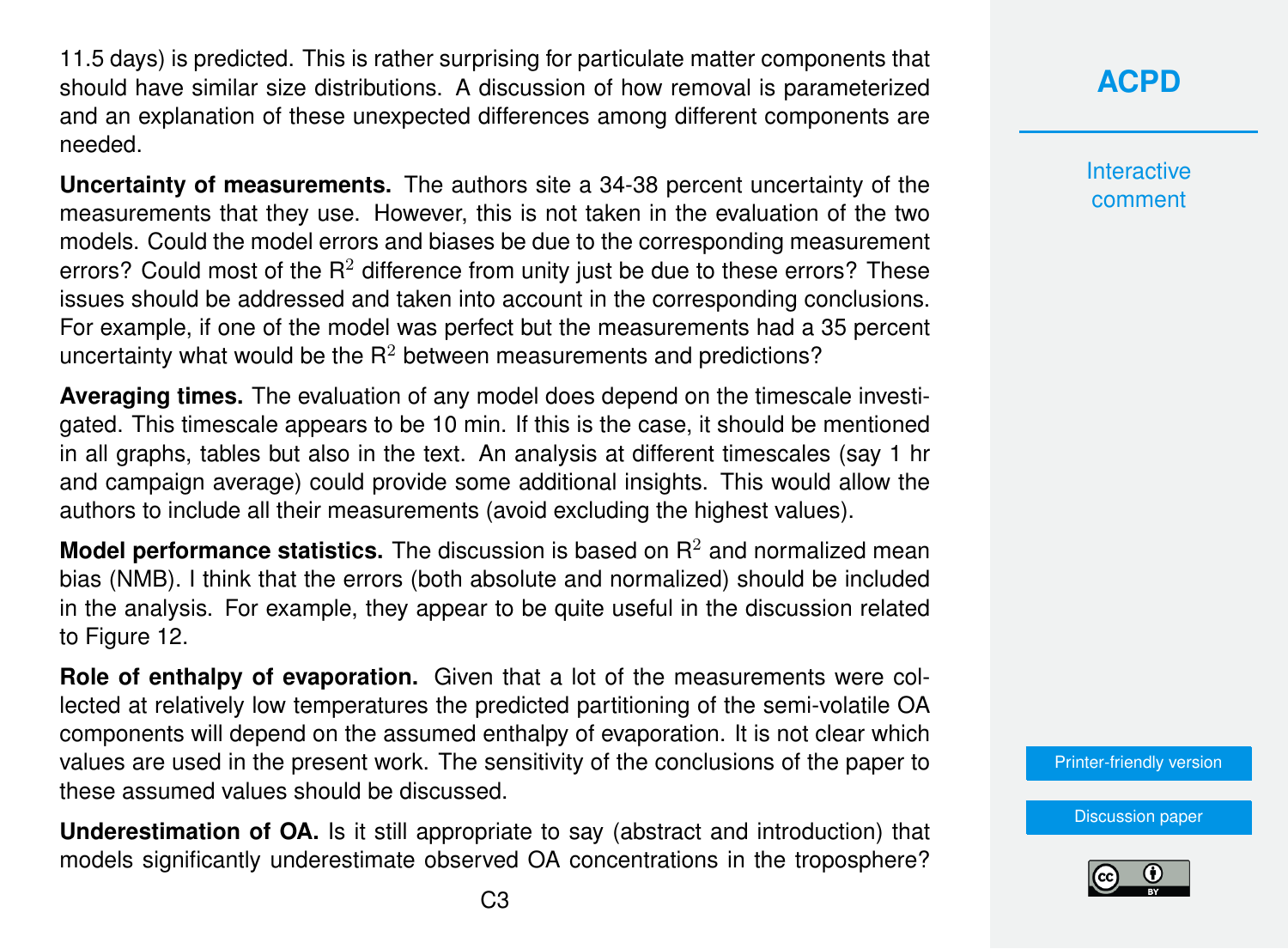The most recent studies including both models here tend to overestimate OA levels. Some additional discussion of the recent OA modeling work is needed here.

**Sources of bias.** The complex model tends to overestimate OA levels. It is not entirely clear which attributes of this model (at least compared to the simple one) are contributing to this tendency for overestimation. Is it the isoprene SOA that is included in different ways in the two models? Something else? Some additional discussion is needed.

**Sesquiterpenes.** It is not clear how the models treats SOA from sesquiterpenes. In Figure 1 this pathway is missing. In line 168 they are mentioned as a source of SOA. The yields used are surprisingly low at least for the simple model: they are equal to those of the monoterpenes, despite the much larger size of these molecules. The yields used in the complex model are not clear. The same applies to their importance as SOA precursors in these simulations.

**Organonitrates.** The treatment of organonitrates requires some additional explanation given that they are implicitly included in the SOA formed in the parameterizations of Pye et al. (2010). Do they represent additional SOA mass or do they describe a subset of the SOA predicted by the parameterizations used? Could this be contributing to the overestimations? Finally, there has been considerable work quantifying the organonitrate PM levels in Europe (Kiendler-Scharr et al., GRL, 2016) during the simulated EURAARI period that is not used here.

**Model performance in Europe.** The parameterizations used in both models have been based, to a large extent, on US field measurements. The relatively poor performance of both models in Europe during EUCAARI requires additional attention. The comparison with the ground sites would be quite helpful here. What is the source of the high predicted concentrations which are inconsistent with the measurements?

**Model behavior during the winter.** This is significant weakness of the paper given that similar modeling exercises suggest that the models have significant problems in **Interactive** comment

[Printer-friendly version](https://www.atmos-chem-phys-discuss.net/acp-2019-331/acp-2019-331-RC2-print.pdf)

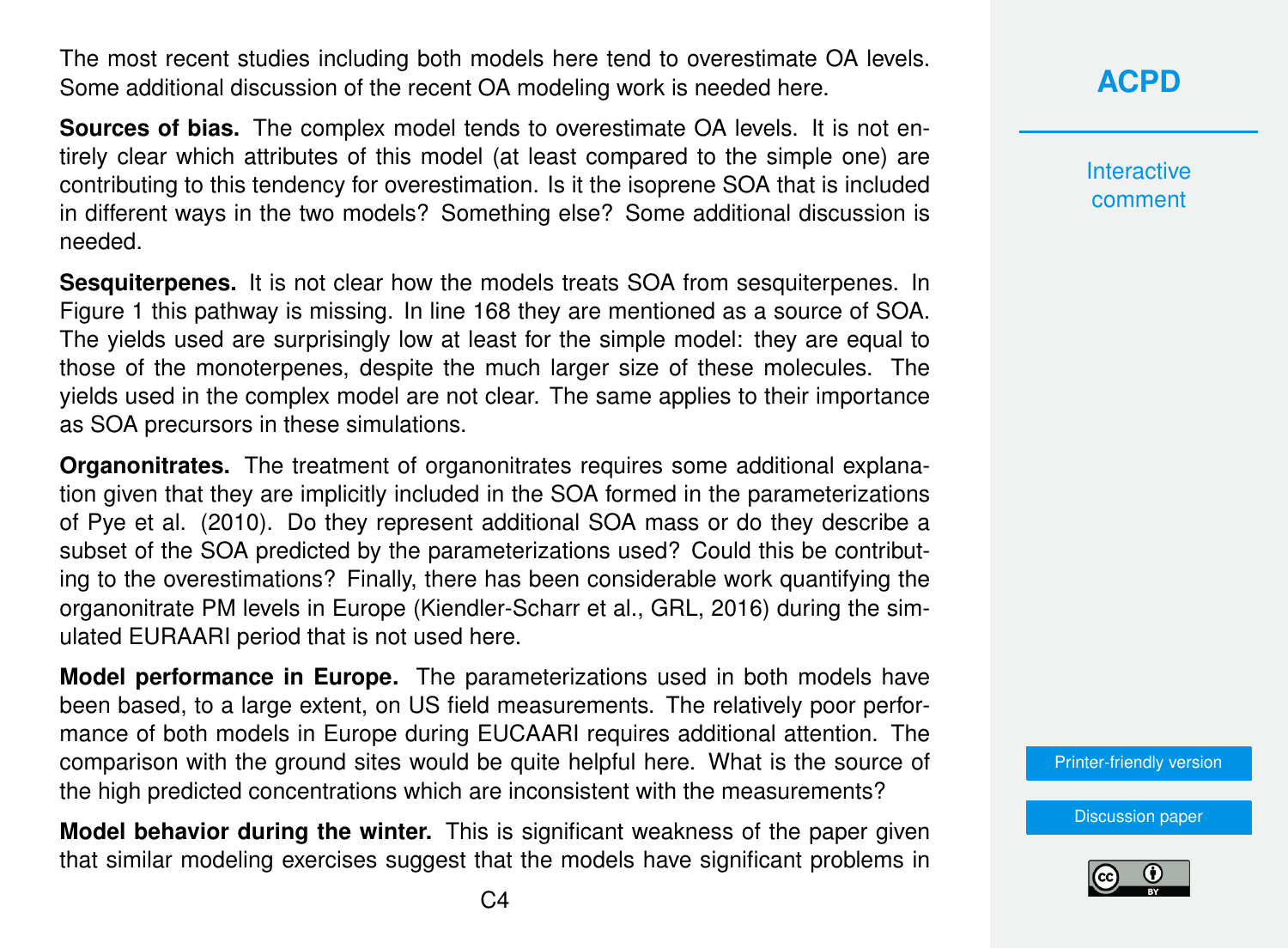the winter. The authors can use ground measurements to close this gap. They could also change the title of their paper to specify that this evaluation is only for the summer and spring.

**Evaluation for CO and other gases.** Given the importance of CO for the parameterization used in the simple model, an evaluation of the ability of the performance to reproduce measured CO levels is needed. A similar evaluation for isoprene (in the appropriate regions) would be helpful.

**Characterization of the two models.** I found the characterization of the two models as simplex and complex rather misleading. Their differences are mainly in the processes that they simulate, the emissions that they use, and the parameters that they use. They are by no means a simplified version of the other. While I understand the need for names, I also think that the paper should include a table with the main differences in the two simulations. These differences should be the emissions (Table 1 is confusing right now), the processes simulated in one and not the other, the differences in the simulation of the same process (e.g., assumed effective yields for a given OA level), and the different parameters used. If the authors can attribute the differences in predictions of the two models to simplicity or complexity, this should be done carefully and should be properly supported.

## **Some additional points**

Lines 42-43. This sentence is confusing.

Lines 73-74. The formation of SOA in some of these models was by no means instantaneous. The VOC precursors were required to react first.

Lines 131-132. The names of the species in the code are not needed here.

Lines 141-143. The use of the term yield is rather confusing. Does this mean for example for fires that the assumed SOAP emission is 1.3 percent of the emitted CO? Something else? In Figure 1 it appears that CO is producing SOA making this even **[ACPD](https://www.atmos-chem-phys-discuss.net/)**

**Interactive** comment

[Printer-friendly version](https://www.atmos-chem-phys-discuss.net/acp-2019-331/acp-2019-331-RC2-print.pdf)